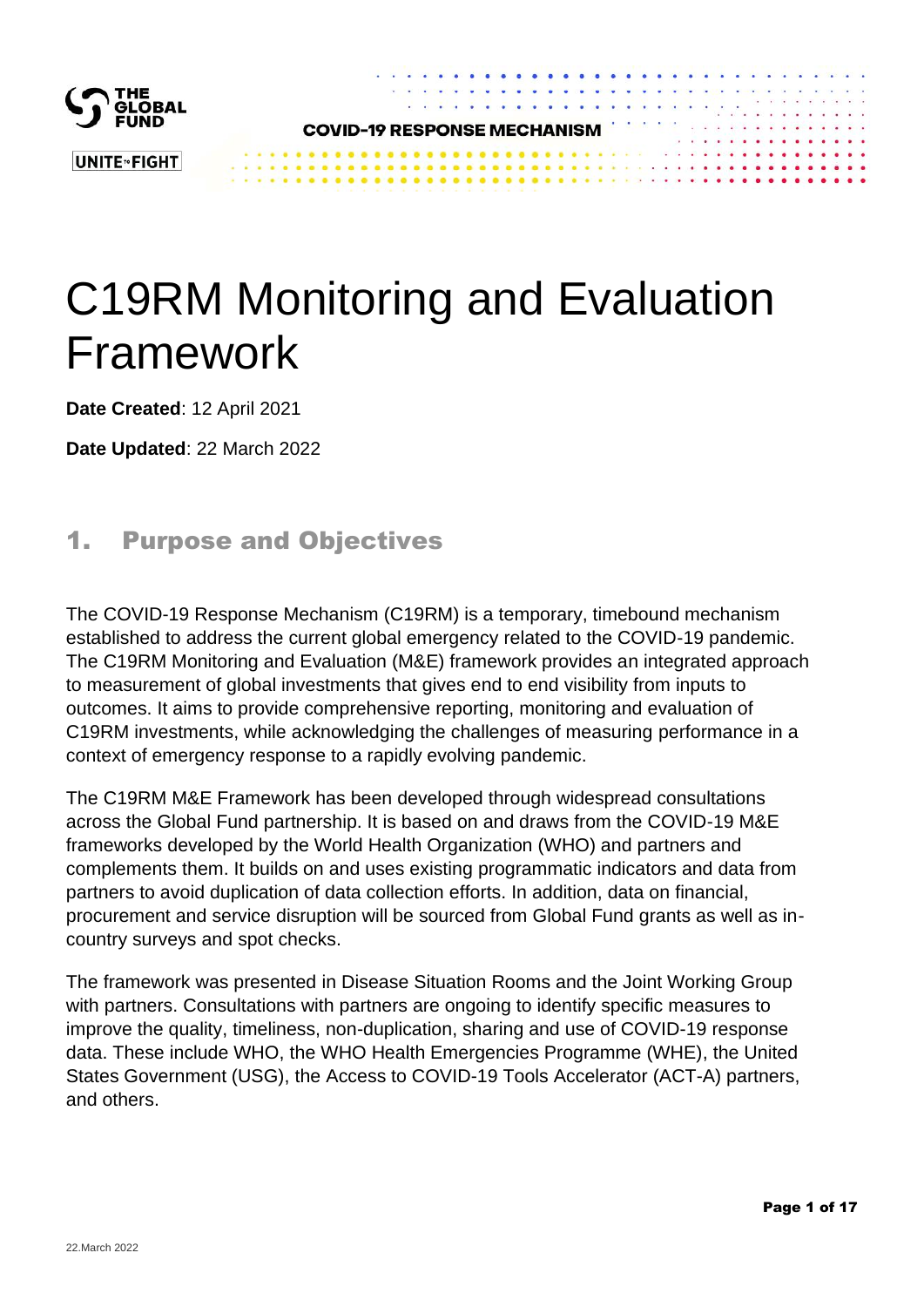The C19RM M&E Framework allows consistent reporting of investments and progress in C19RM across countries. It was developed to respond to Global Fund data needs for implementation oversight, agility in investment decisions and course correction during implementation. In addition to providing information on COVID-19 burden in countries and extent of service disruption, it addresses the reporting commitments outlined to the Global Fund Board. The C19RM M&E framework is being operationalized together with C19RM assurance and enhanced monitoring and oversight of C19RM activities at country level.

C19RM does not follow the traditional approach to target-setting used for regular grants. Similarly, this framework used to monitor interventions related to COVID-19 is different from the current HIV, tuberculosis and malaria monitoring and evaluation frameworks. This approach puts emphasis on measuring inputs such as the scale-up of diagnostics, PPE and treatment, and outputs such as timely availability of commodities, expenditure tracking and in-country assurance activities of service delivery. The key outcome/impact measure lies on whether countries are able to achieve their HIV, tuberculosis and malaria grant(s) targets for the 2020-2022 allocation period and for the overall 2017-2022 Strategy period, despite service disruptions from COVID-19.

The objectives of the M&E framework are to:

- Ensure accountability and consistent reporting of investments in C19RM across countries.
- Produce systematic analyses of service continuity/disruptions in countries.
- Compare results against the epidemiological progression of the pandemic.
- Support the prioritization of response activities and inform decision-making.
- Promote transparency and information sharing.
- Apply best practices and lessons learned.

Keeping the process and tools agile to learn and adapt.

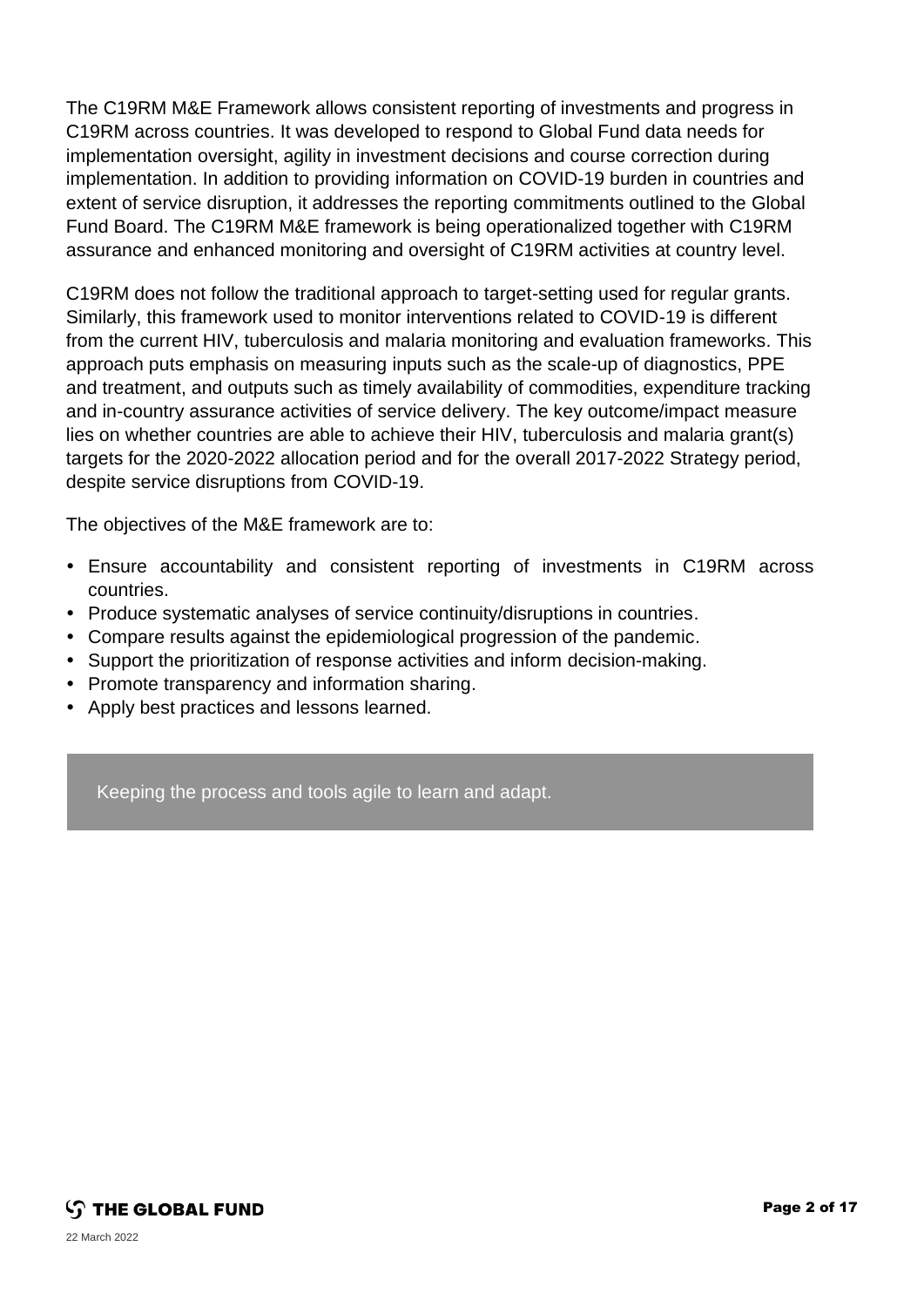## **Key questions that the M&E framework will answer**

#### 1. **What is the Global Fund investing in under C19RM?**

Investments and expenditures by three priorities of C19RM (COVID-19 control and containment, mitigation measures for HIV, TB and malaria, health and community systems), investments by ACT-A pillars, National Strategic Preparedness and Response pillars, and others.

#### 2. **What is being procured under C19RM?**

- Diagnostics, PPE, therapeutics and oxygen.
- 3. **What is the pace of implementation?**
- Translation of awards into grants, disbursements and expenditures.
- Procurement and delivery of C19RM health products.
- 4. **What are the results/key services delivered and trends?**
- Last mile distribution and availability of key products: do health workers have PPE? Do facilities have oxygen?
- Diagnostic capacity: is national testing capacity expanding?
- Direct service delivery measures: COVID-19 tests done and cases managed.
- COVID-19 morbidity/mortality and trends on HIV, tuberculosis and malaria services: are COVID-19 deaths reducing? Are HIV, tuberculosis and malaria grants reaching targets?

### 2. Reporting and Impact

- 1. The Secretariat is fully committed to transparent and frequent reporting on C19RM investments and its impact. The Global Fund C19RM M&E Framework includes indicators for all stages of C19RM funding cycle and will facilitate reporting internally and externally to the Board.
- 2. **At the award stage**, the Secretariat will provide detailed monthly reporting on C19RM on: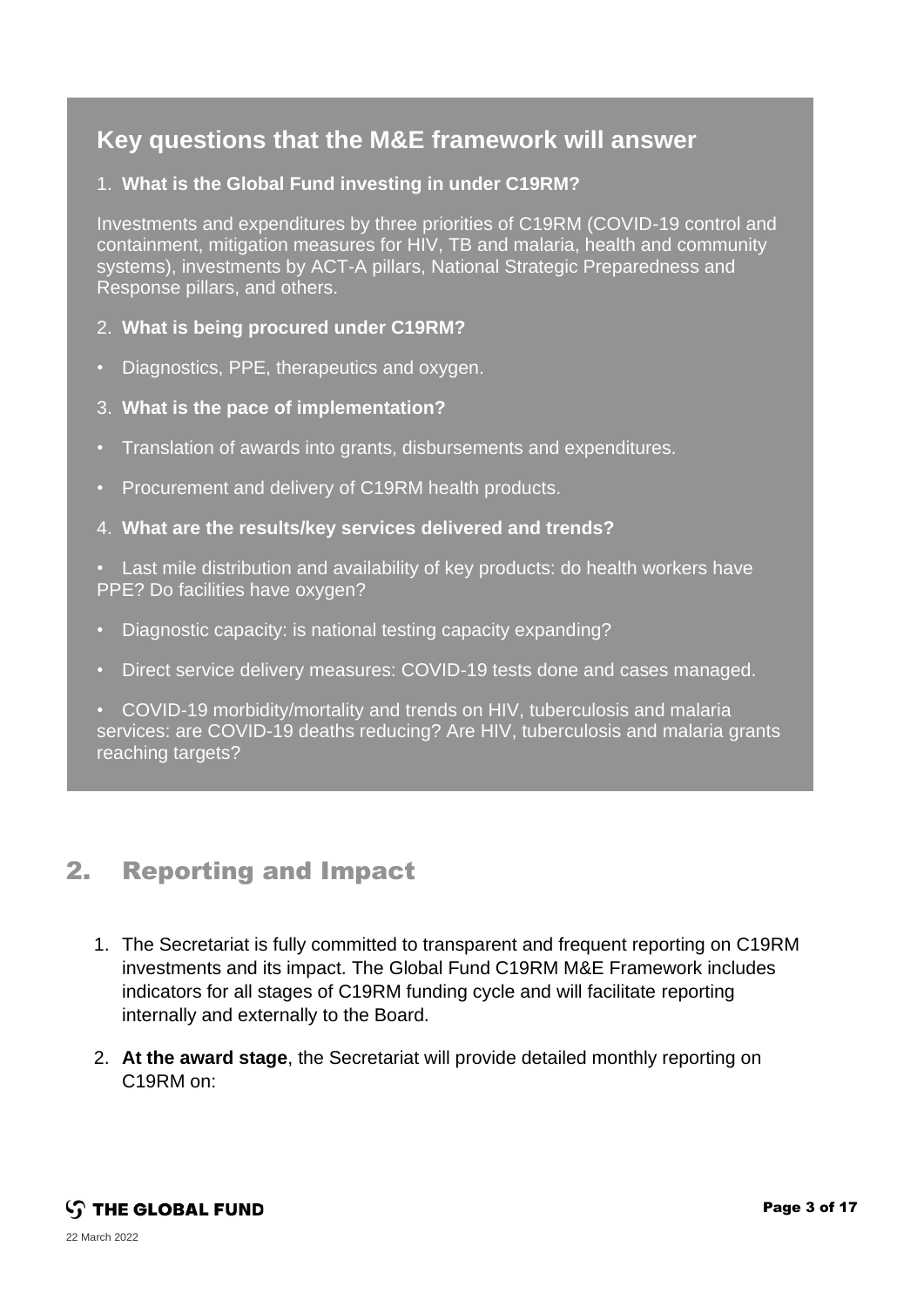- a. Cumulative awards (whether approved by the Board or by the Secretariat through delegated authority) categorized by country, regional, and global level.
- b. Award funds grouped by priority area (i) reinforcement of national COVID-19 responses, (ii) risk mitigation activities for HIV, tuberculosis and malaria, and (iii) urgent improvement to health and community systems.
- c. Disaggregated data on the types of investments e.g., investments in diagnostics (with disaggregation of molecular assays and RDTs), PPE, Oxygen support, therapeutics, community-led support; Gender Based Violence/ IPV; human rights, RSSH investments.
- d. Updates on funding requests pipeline, top-ups awarded, and details on unfunded demand. Reporting will also append award notifications issued to countries (which will detail approved interventions and related amounts) as well as the national plans and funding requests on which awards were based.
- 3. Since Global Fund investments are fully aligned with the ACT-Accelerator priorities and the ten COVID-19 Strategic Preparedness and Response Plan pillars, the Secretariat has aligned its reporting with those of partners, to enable transparency and coordination across partners. The Global Fund will report against the ten national response pillars.
- 4. The Secretariat will also highlight emerging themes and issues from C19RM to the Board, either through detailed monthly reporting or through the informal Board calls on COVID-19. The emerging themes/issues are expected to reflect: C19RM Funding Request review, C19RM Investment Committee discussions, feedback from the HIV and TB Situation Rooms and Malaria Country/Regional Support Partners Committee (CRSPC), and Grant Approvals Committee (GAC) and COVID-19 Technical Advisory Group (CTAG) feedback.
- 5. The Secretariat will also share detailed data on investments, award notifications, and funding requests on the Global Fund external website [\(Monthly Update\)](https://www.theglobalfund.org/en/covid-19/monthly-update-to-the-board/) to further enhance transparency.
- 6. **At the implementation stage**, to assess the contribution of Global Fund investments through C19RM, the Secretariat will use a comprehensive monitoring, evaluation and results reporting approach (see Figure 1) including qualitative and quantitative measures covering a range of:
	- a. Financial inputs e.g., volume<sup>1</sup>, budgets allocated, expenditure on commodities and community-led support.
	- b. Outputs e.g., number of people tested for COVID-19 and stock availability of tracer HIV, tuberculosis, malaria and COVID-19 commodities.

<sup>1</sup> Global Fund will report on volume of products transacted through WAMBO and procurement partners (UNDP, UNICEF). It represents approximately 80% of the procurement. Local procurement will be reported as part of periodic PR reporting.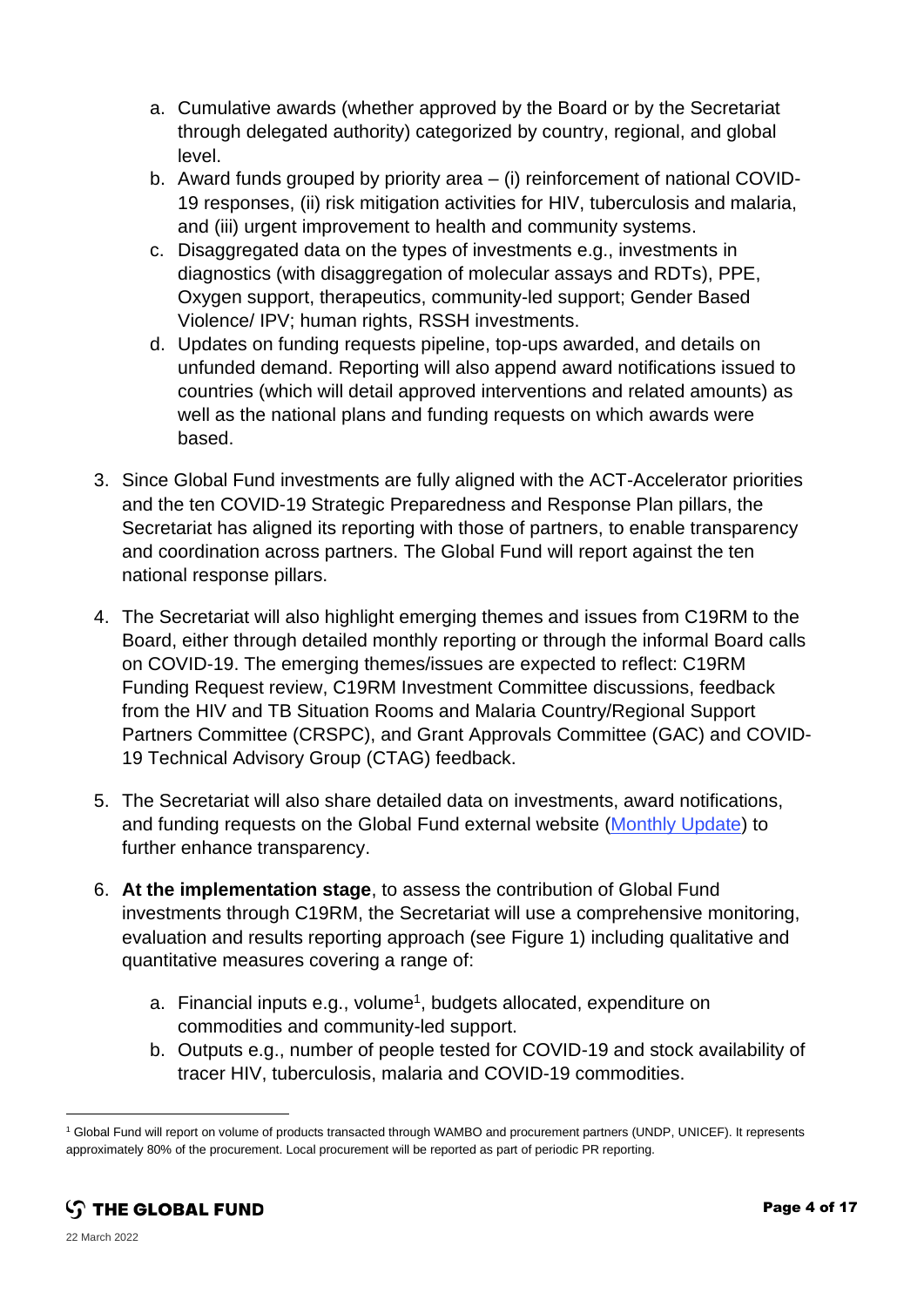- c. Outcome/impact data e.g., grant performance on programmatic results, performance on KPIs 1 and 2, COVID-19 cases averted, COVID-19 case fatality rate and COVID-19 deaths averted).
- 7. C19RM investments will increase the capacity of countries to test for COVID-19, to protect front line health and other essential workers by providing PPE, to provide treatment that can reduce deaths from COVID-19, and to mitigate the impact on HIV, TB and malaria programs. The monitoring and evaluation approach for C19RM focuses on measuring the impact of COVID-19 on disruptions to HIV, TB and malaria services and health systems. In addition, available partner data will be used to report on COVID-19-related indicators. The Global Fund will work with WHO and other partners to improve the availability and completeness of data on COVID-19. Global Fund Principal Recipients will provide regular updates on C19RM implementation through PR reporting processes.
- 8. A key impact measure of C19RM investments will be to assess if countries are able to achieve their HIV, tuberculosis and malaria grant targets for the 2020-2022 allocation period and for the overall 2017-2022 Strategy period, despite service disruptions from COVID-19. This is measured through targets set in HIV, tuberculosis and malaria grants which largely maintain pre-COVID-19 levels of ambition. This metric is readily available and indicates if C19RM is operating effectively and at scale, to mitigate the impact that COVID-19 is having on programs for the three diseases.
- 9. Measuring the direct impact of C19RM on the COVID-19 pandemic through cases and deaths is also essential but poses a number of challenges. These are different from the challenges faced when measuring the Global Fund's impact through the current KPIs. For HIV, tuberculosis and malaria KPIs, the Global Fund relies on costed and prioritized technical plans based on models that estimate the expected impact on incidence and mortality if specific interventions are implemented at scale with an estimated amount of available funds. None of these factors are currently present for the COVID-19 response. Components such as public health interventions, the political response of governments, societal acceptance of public health measures, the age structure of and co-morbidity within populations influence the COVID-19 incidence and deaths. They vary over time and are difficult to measure. Furthermore, potential vaccine scale-up, the further spread of more transmissible and lethal variants, and potential new treatments all complicate measurement of the impact of specific funding over time, as does the lack of widespread availability of diagnostic tests, which limits the understanding of basic metrics such as the number of COVID-19 cases in a country.

The volatility of the COVID-19 pandemic, and limited understanding of the natural course of the disease also limits the ability to set targets besides measuring inputs and proximal outputs. Therefore, there are no separate targets set for C19RM (see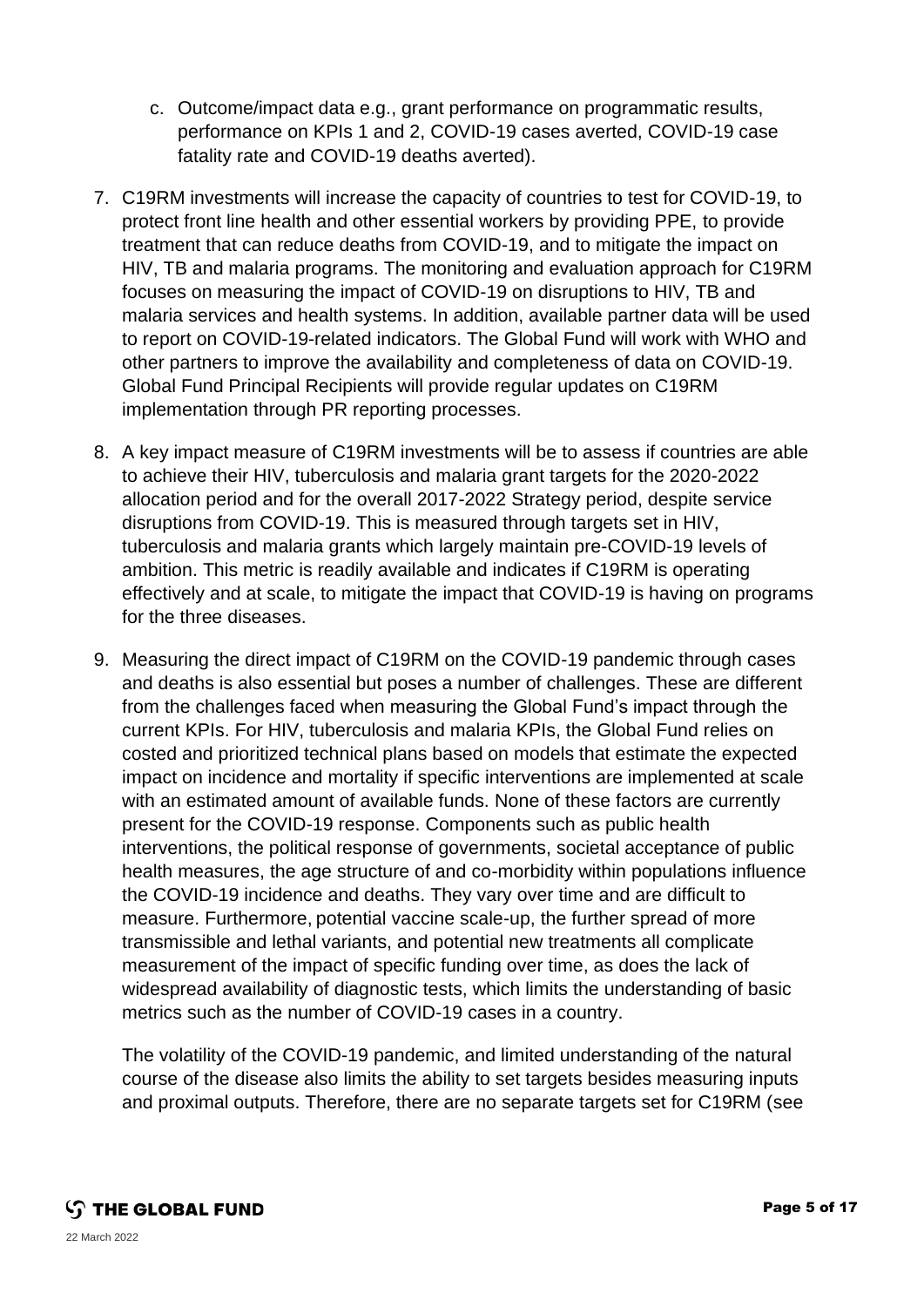section IV). Transparent reporting on Global Fund-supported COVID-19 inputs such as the scale-up of diagnostics, PPE, and treatment (and other response pillars) and relevant outputs and outcomes measured at the country level will serve as the appropriate proxy measures for impact.

- 10.**Evaluation of the impact of C19RM.** The Technical Evaluation Reference Group (TERG) developed an evaluation approach under the overall steer and guidance from the Strategy Committee and the Board to evaluate the impact of C19RM investments. It will also include case studies in selected countries. Evaluations will be independently conducted in 2021, 2022 and 2023 by the TERG and subsequently by a new Evaluation Unit with oversight from a new Independent Evaluation Panel. The costs associated with enhanced reporting, monitoring, and evaluation, including TERG support, will be financed through the C19RM OPEX funding.
- 11.**Enhanced PR reporting.** It will improve the visibility on C19RM investments and the impact on HIV, TB and malaria grants. It builds on existing grant implementation, reporting and assurance structures, and integrates other existing PR reporting tools. The approach balances demand for recency of data and higher frequency of reporting with operational feasibility.
	- a. Routine PR reporting through routine Progress Updates is being adapted to provide visibility on C19RM investments. This will include reporting on:
		- i. Programmatic results on grant indicators.
		- ii. Grant Expenditures, including expenditure reporting for C19RM investments.
		- iii. Updates on C19RM procurements; and
		- iv. Stock levels of HIV, TB and malaria commodities.
	- b. Pulse Checks are also being introduced. PRs will report quarterly through Pulse Checks on:
		- i. PR self-assessment of whether HIV, TB and malaria modules and C19RM interventions are on-track.
		- ii. PR reporting on a subset of proximate HIV, tuberculosis and malaria indicators to assess extent of disruptions and/or progress plus selfassessment of whether they are on track to meet programmatic targets.
		- iii. PR reporting on expenditure and forecast for HIV, TB and malaria grants and C19RM.
- 12.**Spot checks:** In addition to the above-mentioned data, the Secretariat is introducing a more robust collection methodology to understand whether C19RM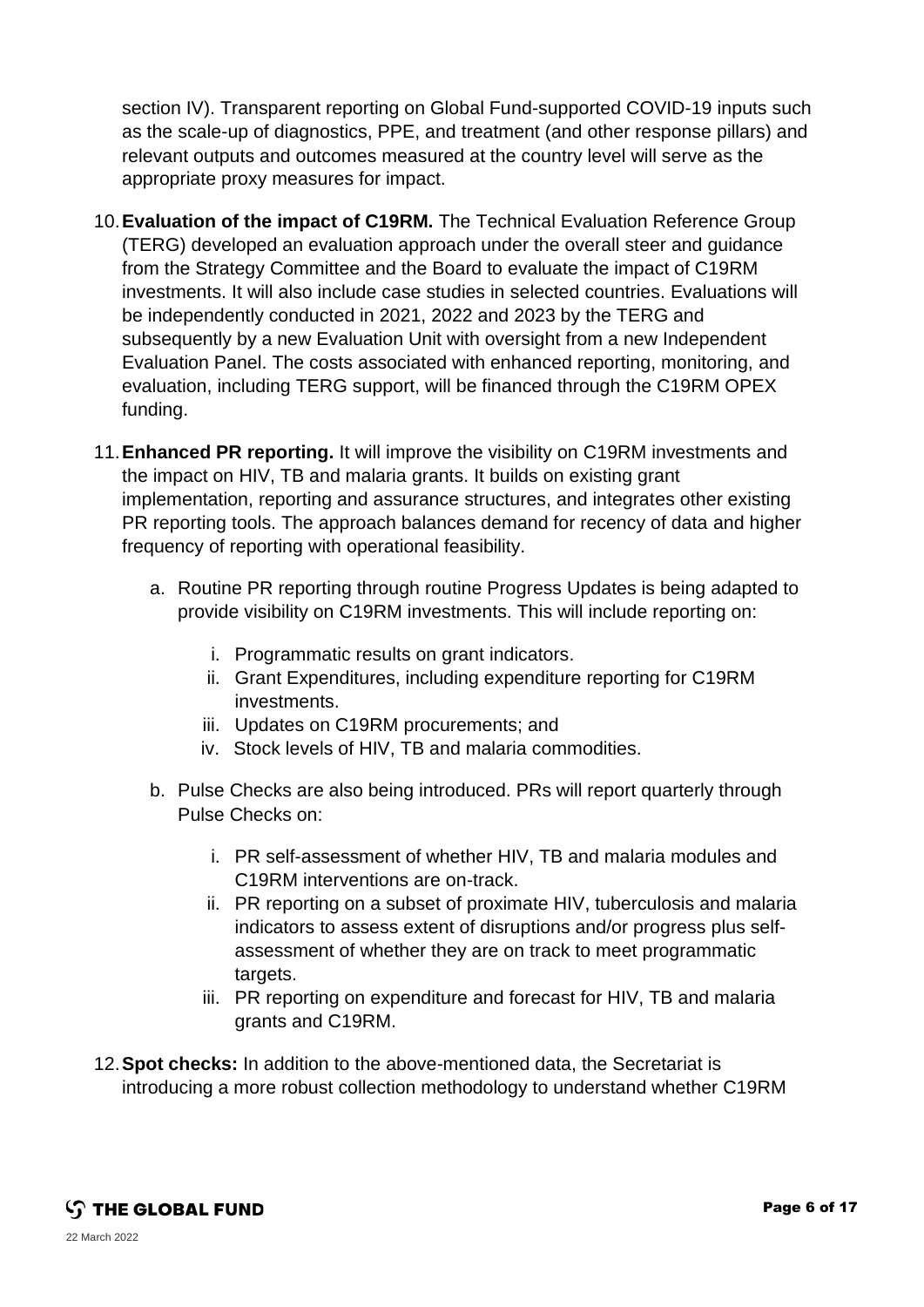investments are reaching the people we serve and improving services for them. It will collect verified health facility data (via in-person visits), every quarter from 45 [countries](https://www.theglobalfund.org/media/11293/fundingmodel_supply-chain-health-services-spot-checks-countries_list_en.pdf) to provide improved visibility of supply chain performance and commodity and service availability. The selected countries represent the highest burden and levels of investment for HIV, TB and malaria and C19RM allocation of >US\$ 20 million accounting for 90% of the C19RM investment envelope.

It includes information on:

- a. HIV, TB, malaria and COVID-19 commodities and service availability.
- b. Service disruption and effects of adaptive measures.
- c. Impact of COVID-19 on health workers and correct use of PPE.

The Global Fund is working with ACT-A partners including WHO to support implementation of nationally representative health facility surveys to monitor essential health services in select countries.

- 13.**Community-led monitoring (CLM).** CLM data, which already contributes to reporting and monitoring of performance under Global Fund grants, will complement data from PR reporting and spot checks wherever CLM mechanisms are already in place. In addition, for countries which have included investments in CLM in their C19RM funding request, the Secretariat will support scaling-up of CLM in coordination with civil society and technical partners such as Stop TB Partnership and UNAIDS.
- 14.**Data systems strengthening.** The Secretariat will leverage and support the strengthening of in-country data systems to enhance available data. For example, the Global Fund is supporting updating of HMIS for COVID-19 surveillance (e.g., DHIS2 or other COVID-19 modules) in many countries.
- 15.**Monitoring and Oversight data analysis, synthesis and use for decisionmaking.** The Secretariat will put in place a process to support operational level monitoring and oversight of C19RM investments. It will help Global Fund Country Teams and the Investment Committee to problem solve and take decisions on course correction and improvement actions. It will also help in engaging technical experts/partners as needed and inform requests for grant revisions. Data drawn from various available sources will be analyzed, and analytical reports will be shared with relevant stakeholders for timely decision-making. The cross-cutting analysis and reports will leverage the M&E framework and facilitate monitoring and oversight of implementation. It will include following processes and corresponding reports:
	- a. Weekly monitoring and oversight meetings.
	- b. Quarterly Investment Committee review.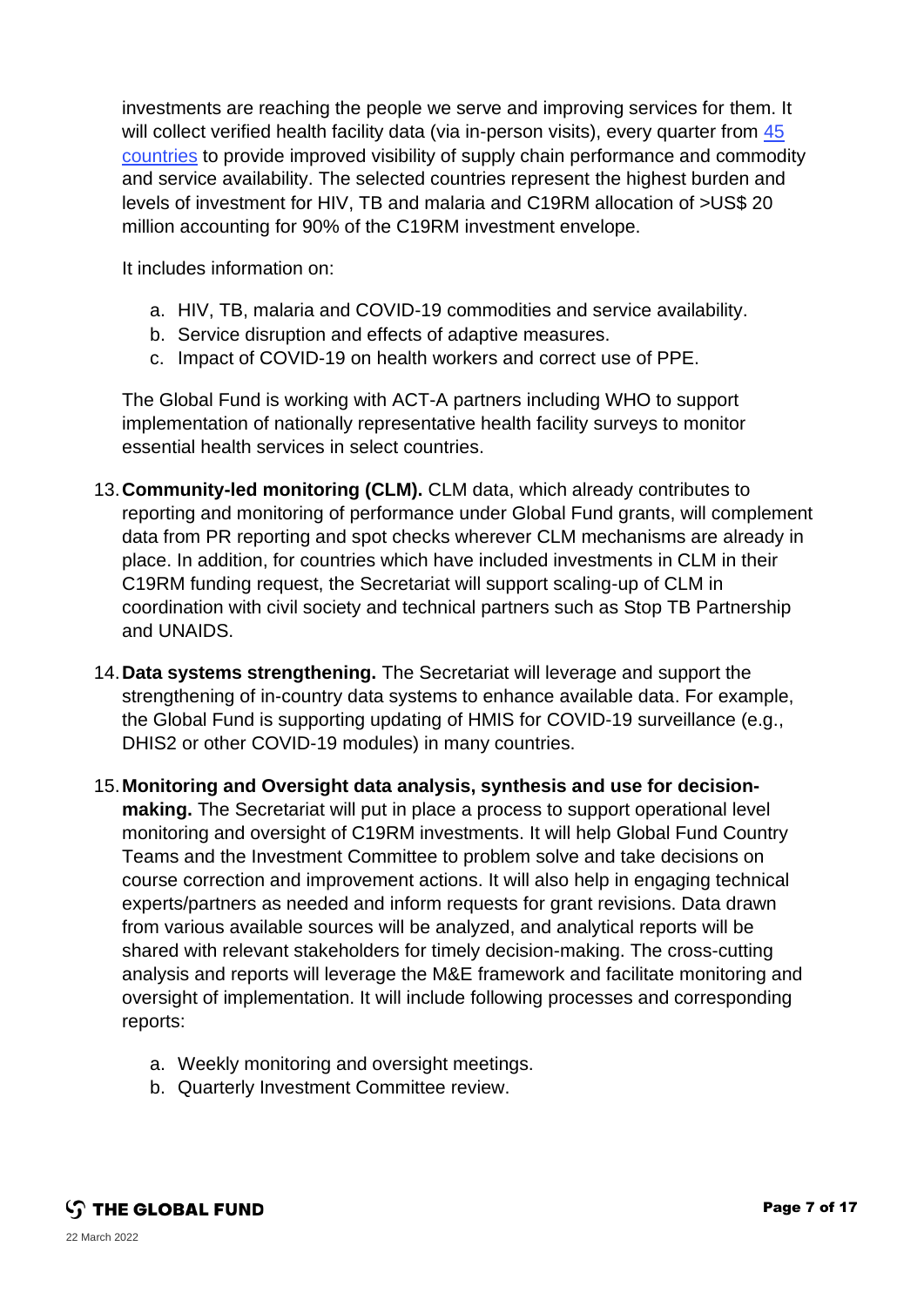- c. Ad hoc individual country follow-up by the Investment Committee.
- d. Monthly report to the Board.

## 3. Monitoring of C19RM Investments and List of **Indicators**

C19RM M&E Framework lists key indicators to monitor preparedness and response to the COVID‑19 pandemic. It identifies the data sources, frequency of reporting and assigns accountability and ownership for data collection and reporting throughout the continuum. It leverages existing reporting tools, processes and systems while making necessary modifications to allow for timely reporting and required granularity. At the same time, it ensures use of information already available from partners and in countries.

Data will be collected from multiple sources including programmatic, financial and procurement related data from grants, Global Fund supported assessments and spot checks as well as available programmatic indicators from various partners.

This framework remains a working document and will be updated regularly based on learnings and potential data needs. The existing data collection channels can be expanded and used for future data collection.



#### Figure 1: C19RM - End to end data collection and reporting

Table 1 below includes the list of indicators to monitor the Global Fund investments in COVID-19 response.

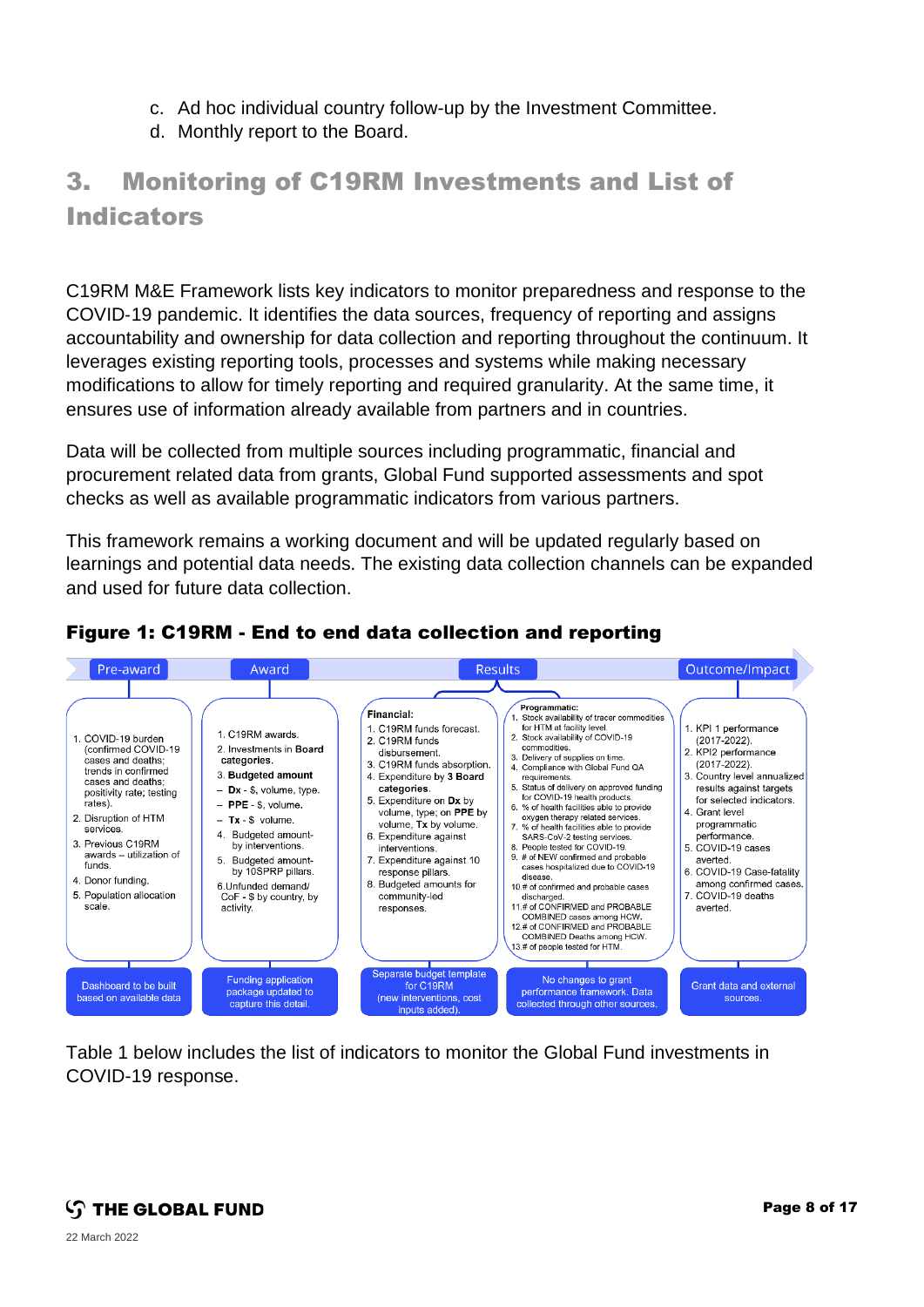#### Table 1: C19RM Monitoring Framework - Draft 07 April 2021

| <b>Indicators</b>                                                   | Data source                                                | <b>Frequency</b><br>of data<br>collection | <b>Data</b><br>availability<br>(# of)<br>countries) | <b>Unit of</b><br>analysis | <b>Reported to</b><br>the Board/<br>frequency                                                                                                                           | <b>Team/focal</b><br>point<br>responsible for<br>reporting |
|---------------------------------------------------------------------|------------------------------------------------------------|-------------------------------------------|-----------------------------------------------------|----------------------------|-------------------------------------------------------------------------------------------------------------------------------------------------------------------------|------------------------------------------------------------|
| Pre-Award stage <sup>2</sup> (for use in qualitative adjustments)   |                                                            |                                           |                                                     |                            |                                                                                                                                                                         |                                                            |
| COVID-19 burden<br>$1_{-}$                                          |                                                            |                                           |                                                     |                            |                                                                                                                                                                         |                                                            |
| Confirmed COVID-19 cases (total and<br>a)<br>among health workers)  | <b>WHO/OWID/FIND</b>                                       | Daily                                     | $~102$ countries                                    | Country                    | Yes (overall<br>aggregated<br>rationale for<br>adjustment,<br>only in cases of<br>deviation<br>outside of a<br>defined range).<br>Every<br>consolidated<br>Board report | C19RM<br>Secretariat                                       |
| Confirmed COVID-19 deaths (total and<br>b)<br>among health workers) | <b>WHO/OWID/FIND</b>                                       | Daily                                     | $~102$ countries                                    | Country                    |                                                                                                                                                                         | C19RM<br>Secretariat                                       |
| Trends in confirmed cases and deaths<br>C)                          | <b>WHO/OWID/FIND</b>                                       | Daily                                     | $~102$ countries                                    | Country                    |                                                                                                                                                                         | C <sub>19RM</sub><br>Secretariat                           |
| Testing rates<br>d)                                                 | <b>WHO/OWID/FIND</b>                                       | Daily                                     | $~100$ countries                                    | Country                    |                                                                                                                                                                         | C <sub>19RM</sub><br>Secretariat                           |
| Positivity rates<br>e)                                              | <b>WHO/OWID/FIND</b>                                       | Daily                                     | $~100$ countries                                    | Country                    |                                                                                                                                                                         | C <sub>19RM</sub><br>Secretariat                           |
| Trend in positivity rates<br>f                                      | <b>WHO/OWID/FIND</b>                                       | Daily                                     | $~10-89$ countries                                  | Country                    |                                                                                                                                                                         | C19RM<br>Secretariat                                       |
| Disruption of HIV, Tuberculosis and Malaria<br>2.<br>services       | Pulse checks                                               | Quarterly                                 | 55 countries                                        | Country                    |                                                                                                                                                                         | <b>DASH</b>                                                |
| Donor funding: Gap, government & non-<br>3.<br>Global Fund funding  | C19RM 2.0<br>Funding<br>Landscape Table                    | One time<br>(At full<br>submission)       | All countries<br>(not mandatory<br>for Focused)     | Country                    |                                                                                                                                                                         | C19RM<br>Secretariat                                       |
| Previous C19RM awards – utilization of<br>4.<br>funds               | C19RM 2.0 FR<br>Narrative<br>(validated with<br>PUDR/WAMBO | One time<br>(At full<br>submission        | All countries                                       | Country                    |                                                                                                                                                                         | C <sub>19</sub> RM<br>Secretariat                          |

<sup>2</sup> These data points will be used to support IC decision making on qualitative adjustment factors for the PAAR

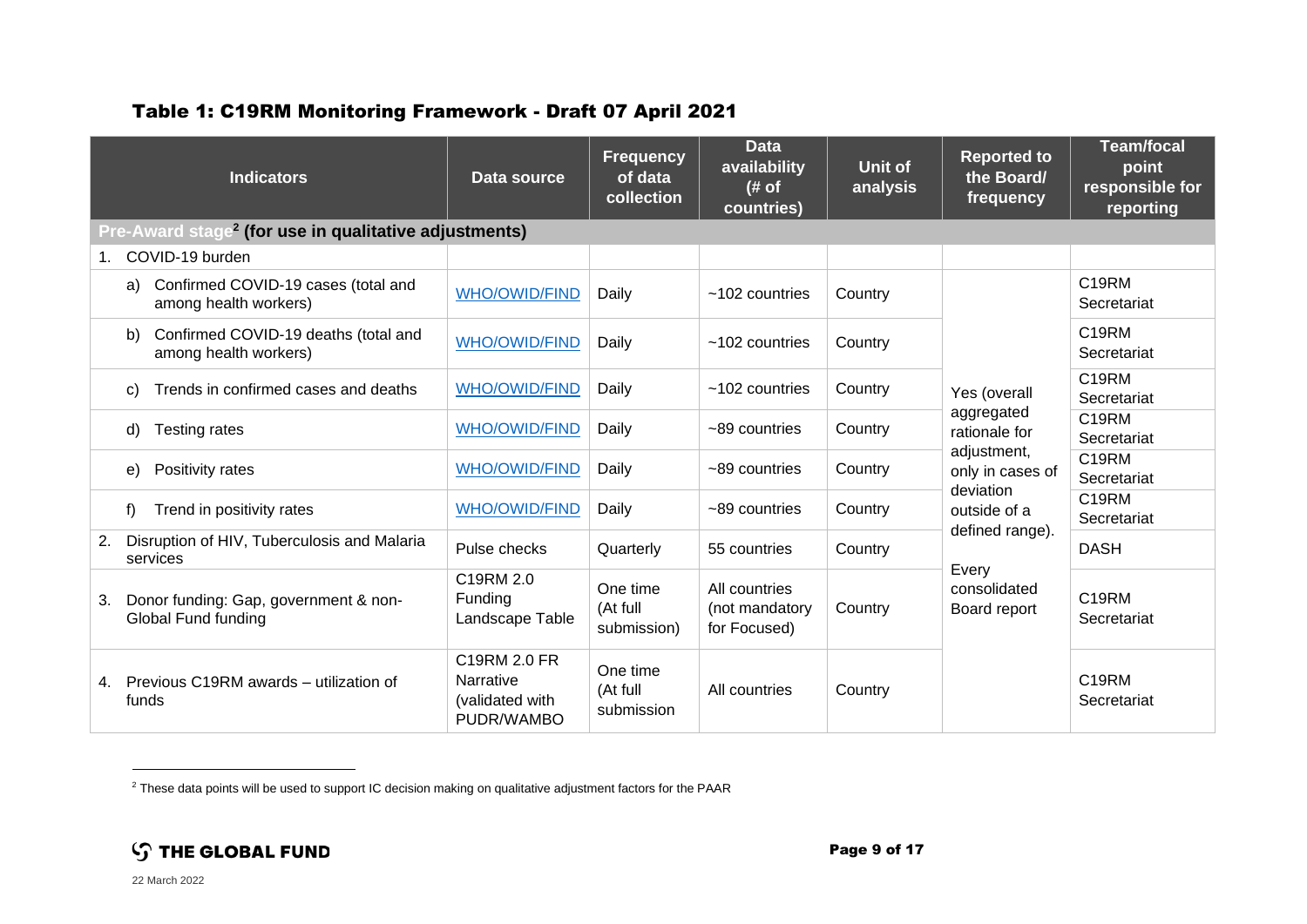| <b>Indicators</b>                                                                                                                                                                                                                                                                              | Data source                              | <b>Frequency</b><br>of data<br>collection | <b>Data</b><br>availability<br># of<br>countries) | Unit of<br>analysis                     | <b>Reported to</b><br>the Board/<br>frequency | <b>Team/focal</b><br>point<br>responsible for<br>reporting |
|------------------------------------------------------------------------------------------------------------------------------------------------------------------------------------------------------------------------------------------------------------------------------------------------|------------------------------------------|-------------------------------------------|---------------------------------------------------|-----------------------------------------|-----------------------------------------------|------------------------------------------------------------|
| Other<br>5.                                                                                                                                                                                                                                                                                    |                                          |                                           |                                                   |                                         |                                               |                                                            |
| Population allocation scale                                                                                                                                                                                                                                                                    | Calculated                               | One time                                  | All countries                                     | Country                                 |                                               | Allocation team                                            |
| <b>Award stage</b>                                                                                                                                                                                                                                                                             |                                          |                                           |                                                   |                                         |                                               |                                                            |
| 1. C19RM awards                                                                                                                                                                                                                                                                                | C <sub>19</sub> RM database              | On rolling<br>basis                       | All countries                                     | Country,<br>Region,<br>Global           | Yes,<br>consolidated<br>Board report          | C <sub>19RM</sub><br>Secretariat                           |
| Investments in 3 Board categories<br>2.                                                                                                                                                                                                                                                        | FR/ grant budgets<br>(manual<br>mapping) | On rolling<br>basis                       | All countries                                     | Grant,<br>Country,<br>Region,<br>Global | Yes,<br>consolidated<br>Board report          | C19RM<br>Secretariat                                       |
| Budgeted amount: (commodities)<br>3.<br>Dx (molecular and Antigen rapid tests) - \$,<br>a)<br>volume per type<br>PPE - \$, volume<br>b)<br>Therapeutics (Existing COVID medicines<br>C)<br>including steroids and anticoagulants, Novel<br>COVID medicines and Medical Oxygen)- \$,<br>volume. | <b>HPMT</b>                              | On rolling<br>basis                       | All countries                                     | Grant,<br>Country,<br>Region,<br>Global | Yes,<br>consolidated<br>Board report          | <b>HPM Specialist/</b><br>СT                               |
| Budgeted amount (by 18 interventions <sup>3</sup><br>4.<br>including GBV, Human Rights and CSS)- \$                                                                                                                                                                                            | FR/grant budgets                         | On rolling<br>basis                       | All countries                                     | Grant,<br>Country,<br>Region,<br>Global | Yes<br>Ad hoc<br>reporting only               | C19RM<br>Secretariat                                       |

**Community responses and systems**: Gender-based violence prevention and post violence care, Respond to human rights and gender related barriers to services COVID-19 CSS: Community-led monitoring COVID-19 CSS: Community-led advocacy and research COVID-19 CSS: Social mobilization COVID-19 CSS: Community-based organizations institutional capacity building.



<sup>&</sup>lt;sup>3</sup> The 18 interventions include the following:

**COVID and control and containment**- Country-level coordination and planning, Risk communication, Surveillance- Epidemiological investigation and contact tracing, COVID-19 diagnostics and testing, Infection prevention and control and protection of the health workforce (COVID-19), Case management, clinical operations and therapeutics.

**Mitigation for disease programs**: HIV programs, TB programs Malaria programs

**Health systems**: Surveillance systems, Laboratory systems, Health product and waste management systems,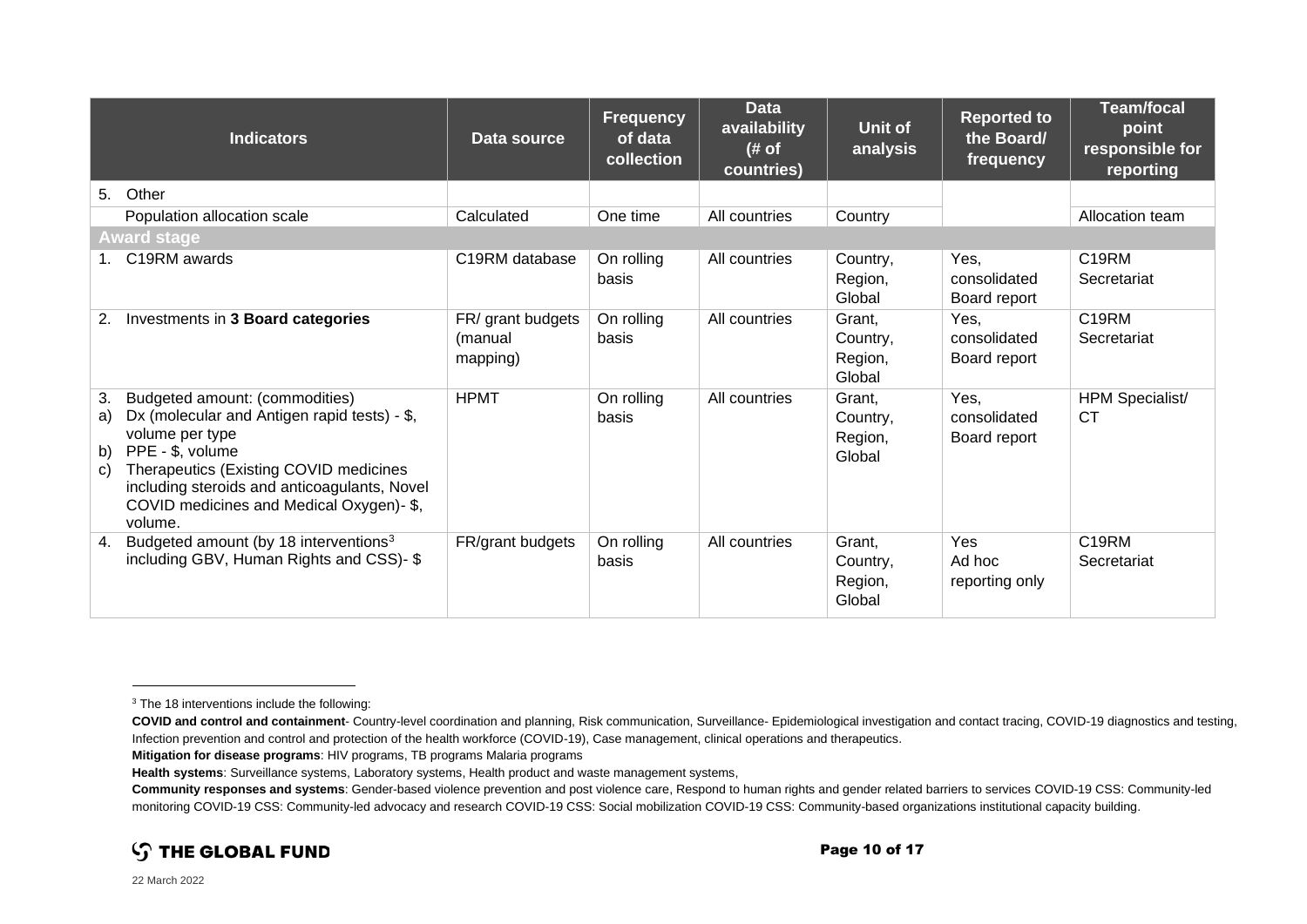| <b>Indicators</b>                                                                                            | Data source                              | <b>Frequency</b><br>of data<br>collection | <b>Data</b><br>availability<br># of<br>countries)  | Unit of<br>analysis                     | <b>Reported to</b><br>the Board/<br>frequency | <b>Team/focal</b><br>point<br>responsible for<br>reporting |  |
|--------------------------------------------------------------------------------------------------------------|------------------------------------------|-------------------------------------------|----------------------------------------------------|-----------------------------------------|-----------------------------------------------|------------------------------------------------------------|--|
| Budget amount by 10 national response<br>5.<br>pillars                                                       | FR/ grant budgets<br>(manual<br>mapping) | On rolling<br>basis                       | All countries                                      | Grant,<br>Country,<br>Region,<br>Global | Yes,<br>consolidated<br>Board report          | C19RM<br>Secretariat                                       |  |
| Unfunded demand: \$ by country, by activity<br>6.<br>(only for ad hoc donor relations); by Board<br>category | C19RM database                           | On rolling<br>basis                       | All countries                                      | Country,<br>Region,<br>Global           | Yes,<br>consolidated<br>Board report          | C19RM<br>Secretariat                                       |  |
| <b>Implementation stage</b>                                                                                  |                                          |                                           |                                                    |                                         |                                               |                                                            |  |
| (A) Inputs (financial)                                                                                       |                                          |                                           |                                                    |                                         |                                               |                                                            |  |
| 1. C19RM funds forecast.                                                                                     | Hyperion                                 | Twice a year                              | HI and Core                                        |                                         | Yes<br>Twice a year                           | Finance                                                    |  |
| 2. C19RM funds disbursement                                                                                  | GOS                                      | As and when                               | All countries                                      | Grant,<br>Country,<br>Region,<br>Global | Yes<br>Twice a year                           | Finance                                                    |  |
| 3. C19RM funds absorption                                                                                    | Pulse checks<br><b>PU/PUDR</b>           | Quarterly<br>Semi-annual/<br>Annual       | HI and Core -<br>Semi-annual<br>Focused-<br>Annual | Grant,<br>Country,<br>Region,<br>Global | Yes<br>Twice a year                           | Finance                                                    |  |
| 4. Expenditure by 3 Board categories                                                                         | Crosswalk                                | Semi-annual/<br>Annual                    | HI and Core -<br>Semi-annual<br>Focused-<br>Annual | Grant,<br>Country,<br>Region,<br>Global | Yes<br>Twice a year                           | Finance/C19RM<br>secretariat                               |  |

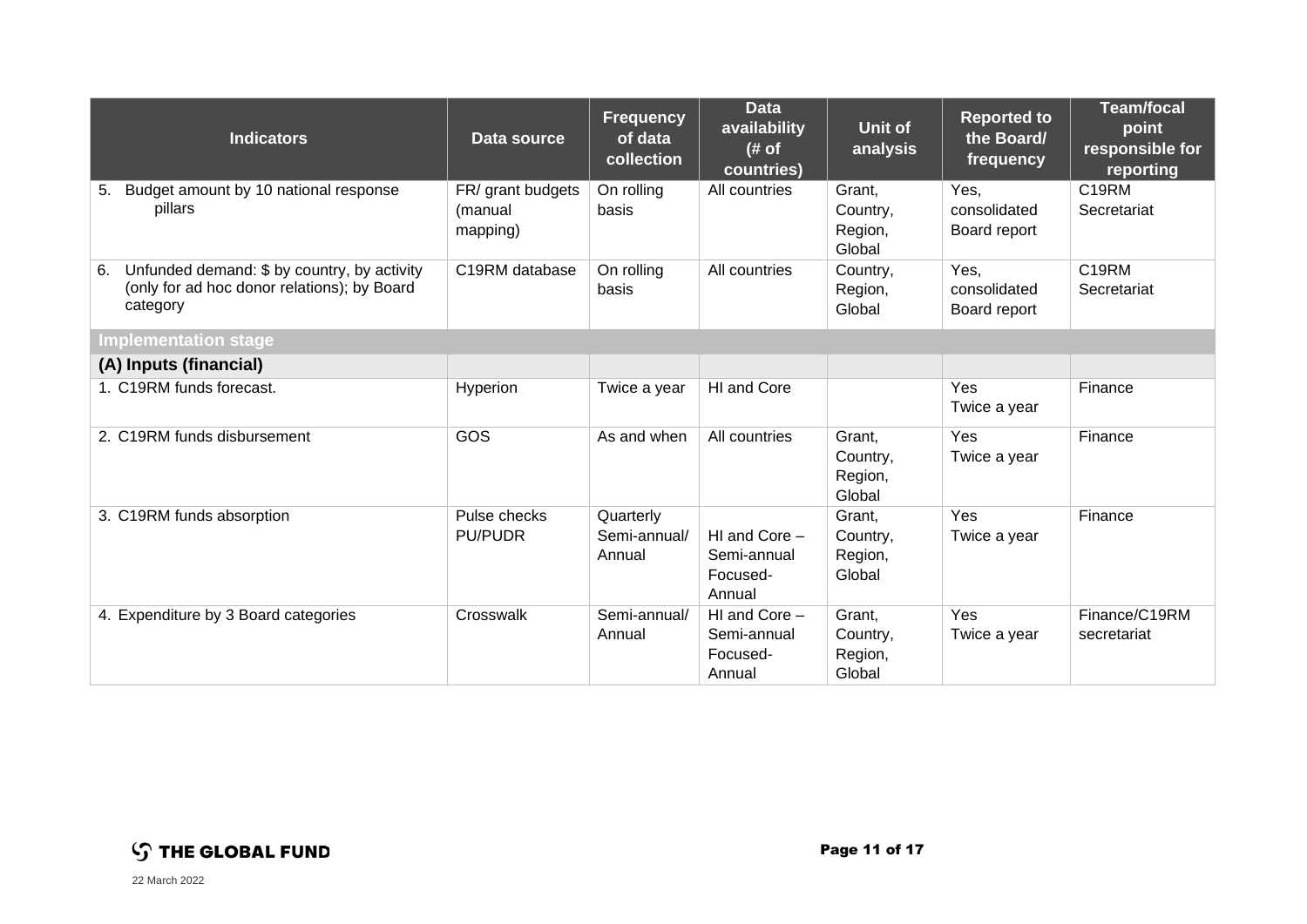| <b>Indicators</b>                                                                                                                                                                                                                                                  | Data source                                                      | <b>Frequency</b><br>of data<br>collection | <b>Data</b><br>availability<br># of<br>countries)  | Unit of<br>analysis                     | <b>Reported to</b><br>the Board/<br>frequency | <b>Team/focal</b><br>point<br>responsible for<br>reporting |
|--------------------------------------------------------------------------------------------------------------------------------------------------------------------------------------------------------------------------------------------------------------------|------------------------------------------------------------------|-------------------------------------------|----------------------------------------------------|-----------------------------------------|-----------------------------------------------|------------------------------------------------------------|
| 5. Expenditure: (commodities)<br>a.Dx (molecular and antigen RDTs) - \$,<br>volume, type<br>b.PPE - \$, volume<br>c. Therapeutics (Existing COVID medicines<br>including steroids and anticoagulants, Novel<br>COVID medicines and Medical Oxygen)- \$,<br>volume. | PU/PUDR (\$)<br><b>WAMBO</b><br>(Volume)                         | Semi-annual/<br>Annual                    | HI and Core -<br>Semi-annual<br>Focused-<br>Annual | Grant,<br>Country,<br>Region,<br>Global | Yes<br>Twice a year                           | Finance<br><b>Supply Operations</b>                        |
| Expenditure (by 19 interventions including<br>6.<br>GBV, Human Rights and CSS)- \$ (by<br>country)                                                                                                                                                                 | <b>PU/PUDR</b>                                                   | Semi-annual/<br>Annual                    | HI and Core -<br>Semi-annual<br>Focused-<br>Annual | Grant,<br>Country,<br>Region,<br>Global | Yes<br>Twice a year                           | Finance                                                    |
| Expenditure by 10 national response pillars<br>7.                                                                                                                                                                                                                  | Crosswalk                                                        | Semi-annual/<br>Annual                    | HI and Core -<br>Semi-annual<br>Focused-<br>Annual | Grant,<br>Country,<br>Region,<br>Global | Yes<br>Twice a year                           | Finance/C19RM<br>secretariat                               |
| Budgeted amounts for community-based/led<br>8.<br>responses-\$                                                                                                                                                                                                     | <b>PUDR</b>                                                      | Annual                                    | All countries                                      | Grant,<br>Country,<br>Region,<br>Global | Yes<br>Once a year                            | CRG team                                                   |
| (B) Output (Programmatic)                                                                                                                                                                                                                                          |                                                                  |                                           |                                                    |                                         |                                               |                                                            |
| On shelf-availability of tracer commodities for<br>1.<br>HTM at facility level (Pillar 9)<br>HIV 1 <sup>st</sup> line drugs<br>HIV diagnostics<br>Malaria 1 <sup>st</sup> line drugs<br>Malaria diagnostics<br>TB 1 <sup>st</sup> line drugs<br>• TB diagnostics   | Supply Chain and<br><b>Health Services</b><br><b>Spot Checks</b> | Quarterly                                 | 45 countries                                       | Sub-national                            | Yes (KPI6b)<br>Quarterly                      | SO/RSSH/MECA                                               |
| On shelf-availability of COVID commodities<br>2.<br>(Pillar 5, 6, 7)                                                                                                                                                                                               | Supply Chain and<br><b>Health Services</b><br><b>Spot Checks</b> | Quarterly                                 | 45 countries                                       | Sub-national                            | Yes, Quarterly<br>Aggregated<br>data          | SO/RSSH/MECA                                               |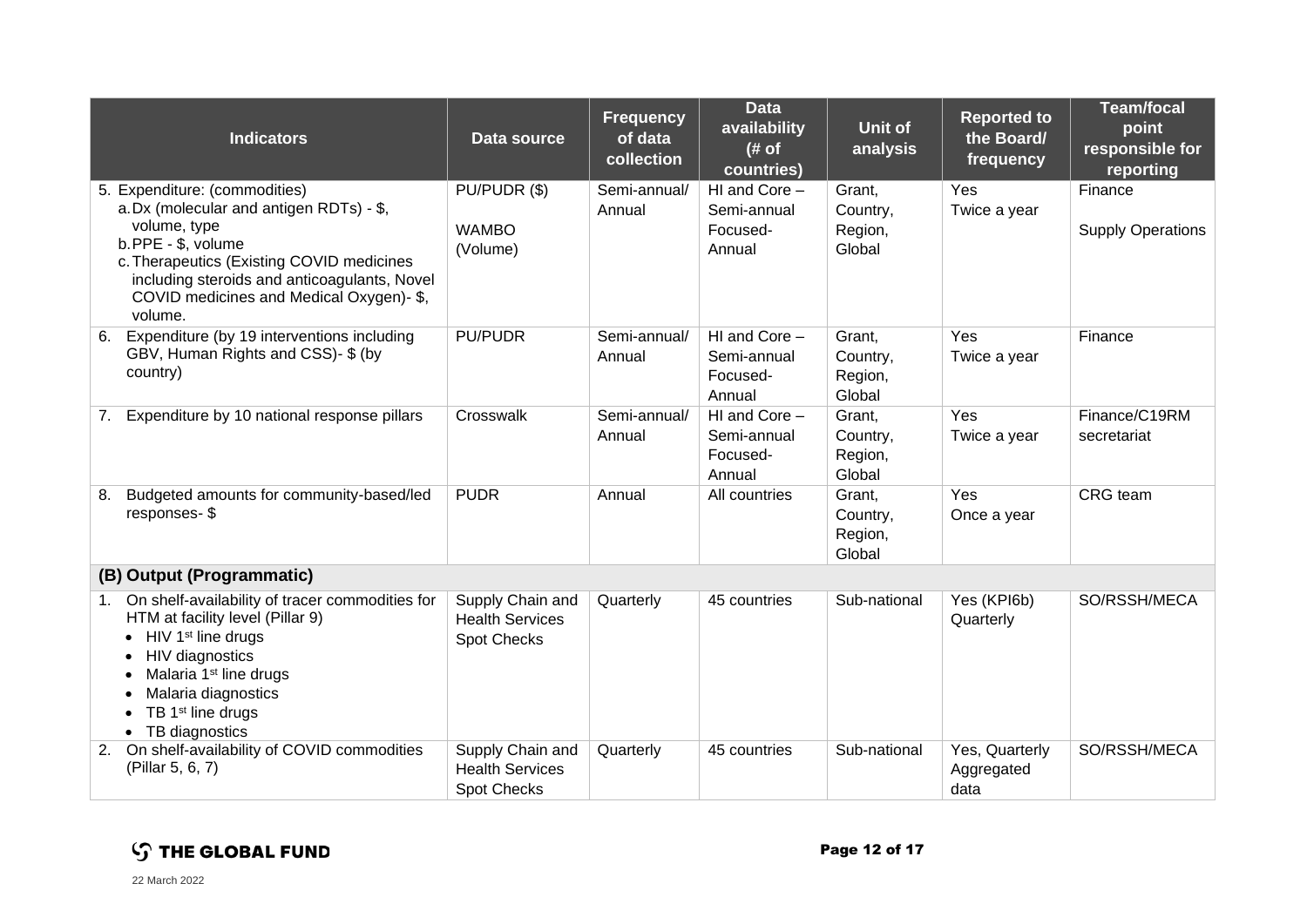| <b>Indicators</b>                                                                                                                                                                                                                                                                          | Data source                                                      | <b>Frequency</b><br>of data<br>collection | <b>Data</b><br>availability<br># of<br>countries)                            | <b>Unit of</b><br>analysis | <b>Reported to</b><br>the Board/<br>frequency | <b>Team/focal</b><br>point<br>responsible for<br>reporting |
|--------------------------------------------------------------------------------------------------------------------------------------------------------------------------------------------------------------------------------------------------------------------------------------------|------------------------------------------------------------------|-------------------------------------------|------------------------------------------------------------------------------|----------------------------|-----------------------------------------------|------------------------------------------------------------|
| Core PPE: Masks, respirators, surgical<br>$\bullet$<br>gloves, apron, face shield<br>Diagnostics: Automated PCR tests, Ag<br><b>RDTs</b><br>• Therapeutics: Dexamethasone                                                                                                                  |                                                                  |                                           |                                                                              |                            |                                               |                                                            |
| Delivery of supplies from central store to<br>3.<br>health facility/testing site against target date<br>(delivery on time)<br>Core PPE: Masks, respirators, surgical<br>gloves, apron, face shield<br>Diagnostics: Automated PCR tests, Ag<br><b>RDTs</b><br>• Therapeutics: Dexamethasone | Supply Chain and<br><b>Health Services</b><br><b>Spot Checks</b> | Quarterly                                 | 45 countries                                                                 | Sub-national               | Yes, Quarterly<br>Aggregated<br>data          | SO/RSSH/MECA                                               |
| Monitoring of sampled shipments of<br>4.<br>masks/respirators delivered for compliance<br>with GF QA requirements                                                                                                                                                                          | QA Team PQR<br>(desk review)                                     | Quarterly (for<br>monthly<br>data)        | All countries (all<br>procurement<br>channels)                               | Country                    | Yes<br>Quarterly                              | <b>Supply Operations</b><br>assurance<br>reporting         |
| 5a. Status of delivery on approved funding for<br>COVID-19 health products for all procurement<br>channels<br>- % of approved funds for procurement<br>converted to purchase orders                                                                                                        | Procurement<br>channel reporting                                 | Quarterly (for<br>monthly<br>data)        | All countries<br>with approved<br>funding for<br>COVID-19<br>health products | Country                    | Yes<br>Quarterly                              | SO (PPM)<br>HPM (other<br>procurement<br>channels)         |
| 5b. Status of delivery on approved funding for<br>COVID-19 health products for all procurement<br>channels<br>- % of deliveries that arrived in full within 30<br>days of promised delivery date                                                                                           | Procurement<br>channel reporting                                 | Quarterly (for<br>monthly<br>data)        | All countries<br>with approved<br>funding for<br>COVID-19<br>health products | Country                    | Yes<br>Quarterly                              | SO (PPM)<br>HPM (other<br>procurement<br>channels)         |
| % of health facilities able to provide oxygen<br>6.<br>therapy related services (among those<br>providing the service in the sample): (a)<br>Measure of blood oxygen saturation (pulse<br>oximeter); (b) Oxygen administration<br>(functional)                                             | Supply Chain and<br><b>Health Services</b><br><b>Spot Checks</b> | Quarterly                                 | 45 countries                                                                 | Sub-national               | Yes<br>Summary<br>reports as<br>needed        | SO/RSSH/MECA                                               |

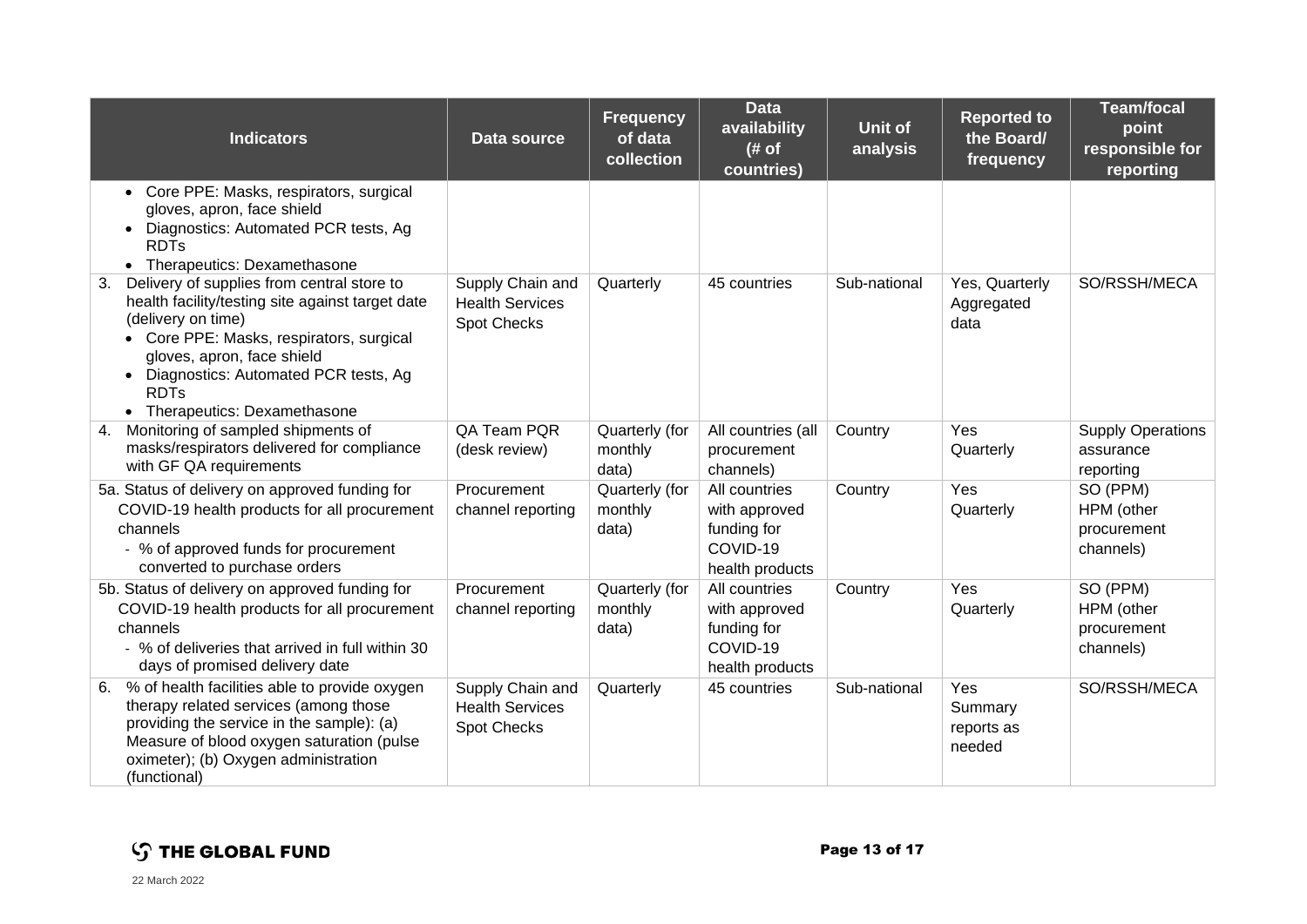| <b>Indicators</b>                                                                                                                                                                                             | Data source                                                      | <b>Frequency</b><br>of data<br>collection | <b>Data</b><br>availability<br>(# of)<br>countries)  | Unit of<br>analysis                     | <b>Reported to</b><br>the Board/<br>frequency | <b>Team/focal</b><br>point<br>responsible for<br>reporting |
|---------------------------------------------------------------------------------------------------------------------------------------------------------------------------------------------------------------|------------------------------------------------------------------|-------------------------------------------|------------------------------------------------------|-----------------------------------------|-----------------------------------------------|------------------------------------------------------------|
| 7. % of health facilities able to provide SARS-<br>CoV-2 testing services (among those<br>providing the service in the sample) (+<br>specify technology)                                                      | Supply Chain and<br><b>Health Services</b><br><b>Spot Checks</b> | Quarterly                                 | 45 countries                                         | Sub-national                            | Yes<br>Summary<br>reports as<br>needed        | SO/RSSH/MECA                                               |
| # of people tested for COVID-19<br>8.<br>(Pillar 3 and/or 5)                                                                                                                                                  | WHO/OWID/FIND                                                    | Weekly                                    | All<br>countries with<br>available data <sup>4</sup> | Country                                 | Yes                                           | C19RM<br>secretariat/SI                                    |
| # of NEW CONFIRMED and PROBABLE<br>9.<br><b>COMBINED CASES HOSPITALIZED country</b><br>wide (Pillar $3 & 7$ )                                                                                                 | <b>WHO/OWID/FIND</b>                                             | Weekly                                    | All<br>countries with<br>available data <sup>4</sup> | Country                                 | Yes                                           | C19RM<br>secretariat SI                                    |
| 10. # of CONFIRMED and PROBABLE<br><b>COMBINED CASES DISCHARGED country-</b><br>wide (Pillar $3 & 87$ )                                                                                                       | <b>WHO/OWID/FIND</b>                                             | Weekly                                    | All<br>countries with<br>available data <sup>4</sup> | Country                                 | Yes                                           | C19RM<br>secretariat SI                                    |
| 11. # of CONFIRMED and PROBABLE<br><b>COMBINED Cases among Health Care</b><br>Workers                                                                                                                         | <b>WHO/OWID/FIND</b>                                             | Weekly                                    | All<br>countries with<br>available data <sup>4</sup> | Country                                 | Yes                                           | C <sub>19RM</sub><br>secretariat SI                        |
| 12. # of CONFIRMED and PROBABLE<br><b>COMBINED Deaths among Health Care</b><br>Workers                                                                                                                        | <b>WHO/OWID/FIND</b>                                             | Weekly                                    | All<br>countries with<br>available data <sup>4</sup> | Country                                 | Yes                                           | C <sub>19RM</sub><br>secretariat SI                        |
| 13. # of people tested for HIV, Tuberculosis and<br>Malaria                                                                                                                                                   | <b>GF PU/PUDR</b>                                                | Biannually                                | Varies by<br>disease<br>reporting period             | Grant,<br>Country,<br>Region,<br>Global | Yes, (at global/<br>regional level)           | <b>DASH</b>                                                |
| 14. Service delivery (tracer indicators for HTM)-<br>TB case notification, MDR enrollment,<br>TB/HIV on ART, People on ART, Malaria<br>cases diagnosed, LLIN distributed, KPs-<br>reached, KPs tested for HIV | Pulse checks                                                     | Quarterly                                 | 55 countries                                         | Country                                 | Yes<br>Quarterly                              | PRI                                                        |

<sup>4</sup> Reporting completeness by countries to WHO varies across indicators. Global Fund will only report from countries where data is available.

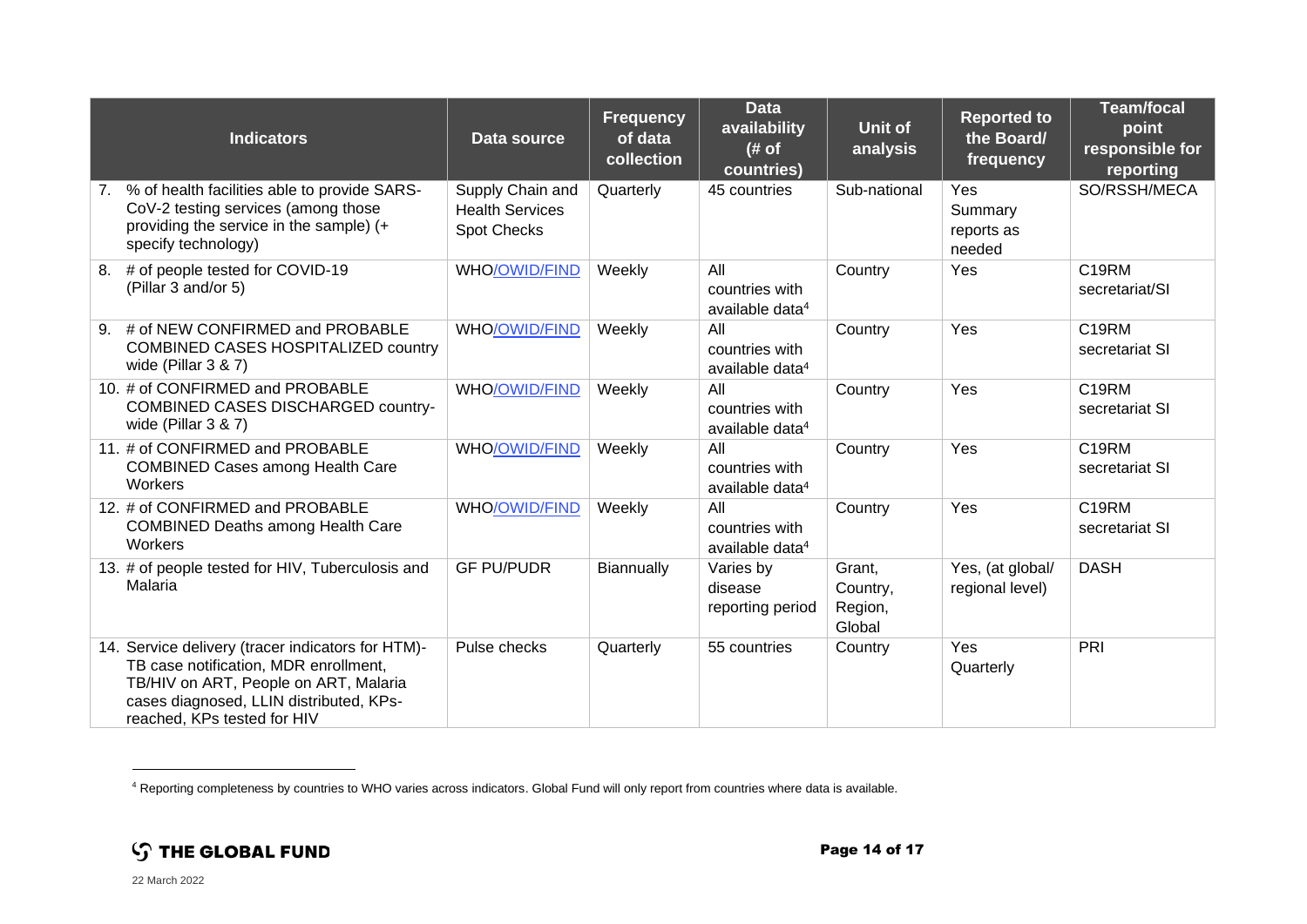| <b>Indicators</b>                                                                                                                       | Data source                                                      | <b>Frequency</b><br>of data<br>collection | <b>Data</b><br>availability<br># of<br>countries) | <b>Unit of</b><br>analysis    | <b>Reported to</b><br>the Board/<br>frequency     | <b>Team/focal</b><br>point<br>responsible for<br>reporting |
|-----------------------------------------------------------------------------------------------------------------------------------------|------------------------------------------------------------------|-------------------------------------------|---------------------------------------------------|-------------------------------|---------------------------------------------------|------------------------------------------------------------|
| 15. Monitoring of service disruption in Health<br>Facilities and Community Sites (includes 3,<br>4, 7, 8                                | Supply Chain and<br><b>Health Services</b><br><b>Spot Checks</b> | Quarterly                                 | 45 countries                                      | Sub-national                  | Yes, Summary<br>reports as<br>needed <sup>5</sup> | SO/RSSH/MECA                                               |
| 16. PR self-evaluation of implementation<br>progress and disruptions due to COVID-19                                                    | Pulse checks                                                     | Quarterly                                 | 55                                                | Country                       | No                                                | <b>DASH</b>                                                |
| (C) Outcome/Impact                                                                                                                      |                                                                  |                                           |                                                   |                               |                                                   |                                                            |
| KPI1 performance (2017-2022)<br>1.                                                                                                      | GF and partners                                                  | Once a year                               | All countries<br>included in<br>KPI <sub>1</sub>  | Global                        | Yes, once a<br>year                               | SI                                                         |
| KPI2 performance (2017-2022)<br>2.                                                                                                      | GF and partners                                                  | Once a year                               | All countries<br>included in<br>KPI <sub>2</sub>  | Country,<br>Region,<br>Global | Yes, once a<br>year                               | SI/KPI team                                                |
| Country level programmatic performance:<br>3.<br>country level annualized results divided by<br>targets for 10 modelled KPI2 indicators | GF GOS / CDW                                                     | Once a year                               | All countries<br>with data                        | Country                       | Yes, once a<br>year                               | SI/DASH                                                    |
| Grant level programmatic performance:<br>4.<br>grant results divided by grant targets for a<br>given period for selected indicators     | <b>GF GOS</b>                                                    | Twice a year                              | All countries<br>with GF<br>operations            | Grant                         | Yes, only<br>validated data<br>at portfolio level | <b>DASH/SI</b>                                             |
| COVID-19 cases averted<br>5.                                                                                                            | <b>WHO</b>                                                       | Annual                                    | All supported<br>countries                        | Global                        | Yes, once a<br>year                               | SI                                                         |
| COVID-19 Case-fatality among confirmed<br>6.<br>cases                                                                                   | <b>WHO</b>                                                       | Annual                                    | All supported<br>countries                        | Country                       | Yes, once a<br>year                               | C19RM<br>secretariat SI                                    |
| COVID-19 deaths averted<br>7 <sub>1</sub>                                                                                               | <b>WHO</b>                                                       | Annual                                    | All supported<br>countries                        | Global                        | Yes, once a<br>year                               | SI                                                         |

<sup>5</sup> Country level data will not be shared.

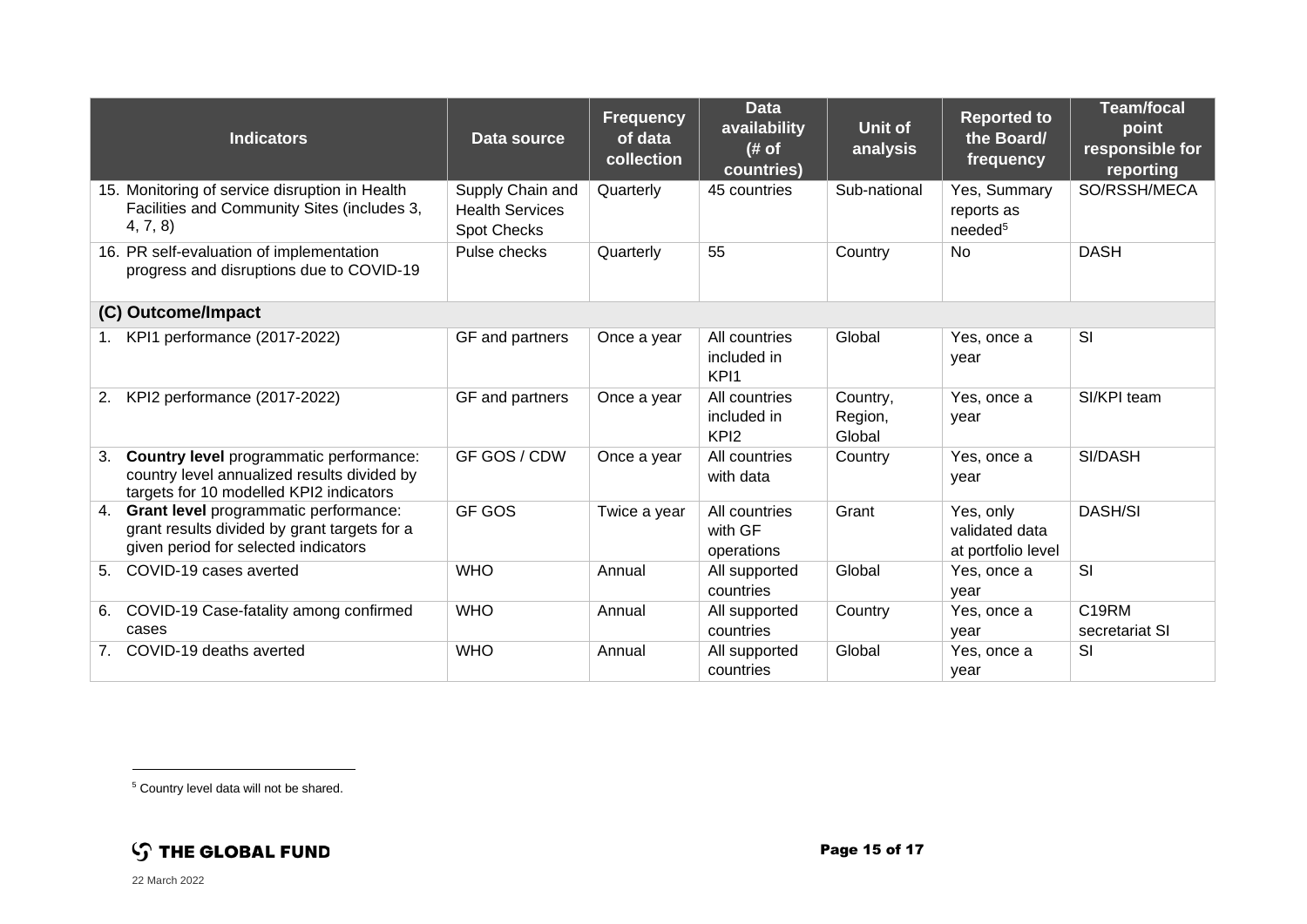## 4. Assessing Performance of C19RM Grants

C19RM does not follow the traditional approach to target setting as those of regular grants for the three diseases and RSSH. COVID-19 is an evolving epidemic with great uncertainties on transmission. Therefore, the Global Fund will rely on various data sources including grant and partner data on progress made against COVID-19, for example, commodities procured and available, cases tested, people hospitalized and discharged and others.

The COVID-19 pandemic response does not have a well-defined theory of change. Successive waves and new strains further complicate the prediction of transmission patterns and the burden of disease. Total program needs are difficult to forecast, and any targets set may change quickly. Not all cases seek services at health facilities and not all confirmed cases need treatment or hospitalization. Response to treatment and disease outcome is unpredictable. Moreover, Global Fund investments in PPE, diagnostics and therapeutics are primarily focused on health facilities whereas the transmission dynamics are in the general community, requiring robust prevention measures such as social distancing, travel restrictions, and others, which is beyond Global Fund sphere of influence. This hampers target setting and systematic measurement of coverage along the prevention and treatment cascade vis a vis Global Fund's investments.

The focus of the Global Fund's C19RM is ensuring that essential commodities for prevention and care/support are available. Additional funds are also channeled to the three diseases from C19RM where needed, to ensure that HIV, TB and malaria programs do not face disruptions. Programs would also include new activities and adaptations aiming to achieved originally planned targets.

In the specific context of COVID-19, the perceived control gap on implementers in absence of a performance framework and targets is compensated by the presence of a robust financial and Supply Operations (procurement and in-country distribution) reporting i.e., inputs driven monitoring, and triangulation with COVID-19 and HIV, tuberculosis and malaria related programmatic results analytics. The accountability of the implementers and of the Global Fund in ensuring value for money of its investments is being measured despite the absence of a performance framework and targets. Principal Recipients will provide regular updates on C19RM implementation through existing PR reporting mechanisms. Targeted LFA led assurance activities will also complement and strengthen monitoring of grant implementation. The evaluation framework will help in demonstrating the impact, effectiveness, and efficiency of C19RM.

To ensure that the data being collected and reported under the M&E Framework drives effective decision-making, a strengthened approach to monitoring and oversight has also been developed. The C19RM monitoring and oversight approach will facilitate cross-